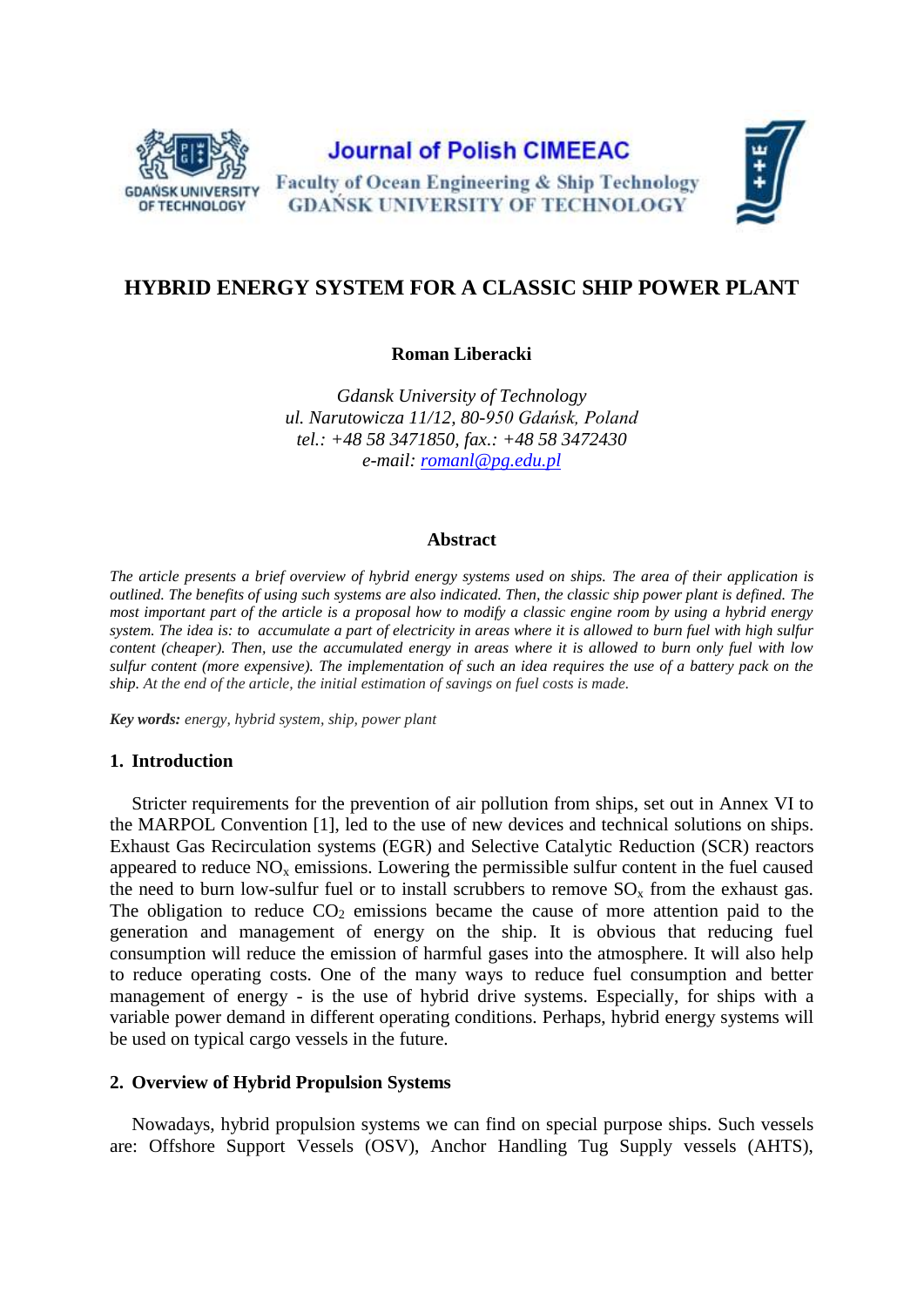warships, coastguard vessels, research vessels, fishing vessels, construction support vessels, shuttle ferries.

In the hybrid propulsion system, the power for propulsion can be delivered in different ways. Mechanical power and electrical power together, only the mechanical power or only the electrical power. The mechanical power is delivered to the propeller by diesel engines. The electrical power is delivered to the propeller by electrical engines. The sources of the electricity can be gen sets or batteries.

Large international corporations develop their own solutions of hybrid systems. Below, briefly, the selected solutions of MAN Diesel & Turbo, Rolls-Royce and Wartsila are described.

According to the MAN proposal, hybrid propulsion systems can be differentiated between two configurations: CODLAD (Combined Diesel-Electric and Diesel Engine) - where the diesel engines and the electrical engines work in parallel on the propeller in case of the need for additional power; CODLOD (Combined Diesel-Electric or Diesel Engine) - where the diesel engines or only the electrical engines are used in slow speed mode.

Five work modes are listed. PTO - the main engine provides not only the power for ship propulsion, it also supplies the electric power needed for the ship's consumers. PTI - together with the main engine the electric machine works as an auxiliary motor, which delivers support to the propeller. PTO/PTH - In case of the main engine is not operating the electric machine in the emergency case is used as a motor, which delivers the power for the propeller. Hybrid mode (PTO/PTI) - the electric machine is used as alternator as well as propulsion motor, this is the way for flexible use of the main engine and the gen-sets. Electric Shaft - in case of a twin propeller application there is a possibility of driving both propellers with the power of one main engine supplying one shaft machine (PTO) and run the other shaft machine as "takein-device (PTI)". All the details are available in [2].

Rolls-Royce offers the following solutions: SAVe-Line - a traditional diesel-electric propulsion system; SAVe-Cube - additional battery power is available for slow speed transits in harbor or for peak power load smoothing; SAVe-Step - similar to previous system, but there are transformers to step down the voltage because the system uses high voltage on the main switchboard and generators and low voltage on the consumers and distribution; SAVe-Combi - systems contains: the main engine, two gen-sets, one hybrid shaft generator (PTP/PTI), battery, shore connection. The last one system can operate in a wide variety of modes. For instance: parallel mode for excess power (main engine, shaft generator, gen-set); transit mode for optimum efficiency (main engine, shaft generator); boost mode for maximum speed (main engine, shaft generator working as the electric motor, two gen sets); dieselelectric mode for efficient lower speeds (two gen sets, shaft generator working as the electric motor); shore connection mode - for lower fuel consumption (only the shore power). All the information is given in [3]. The scheme of the SAVe-Combi system is shown in Fig.1.

The Wartsila Corporation installed hybrid battery system on offshore supply vessel the Viking Lady. The new system cut the fuel consumption by 15 %. The payback time is about for years. The nitrogen oxide  $(NO_x)$  emissions were down by 25 %. The Viking Lady was also the very first merchant ship that used a fuel cell in its propulsion system, generating some 330 kW [4]. In 2015 the car ferry "MF Folgefonn" was retrofitted into a full scale hybrid and plug-in hybrid ferry [5].

A very interesting concept is Wartsila's zero emission ferries. According to [6] the new ferries are designed to run entirely on batteries, or in a battery-engine hybrid configuration where the fuel options are LNG or bio-fuel. In plug-in operation, the fuel consumption is reduced by 100% compared to conventional installations, and all local emissions are completely eliminated. With the plug-in hybrid configuration, emissions are reduced by 50%.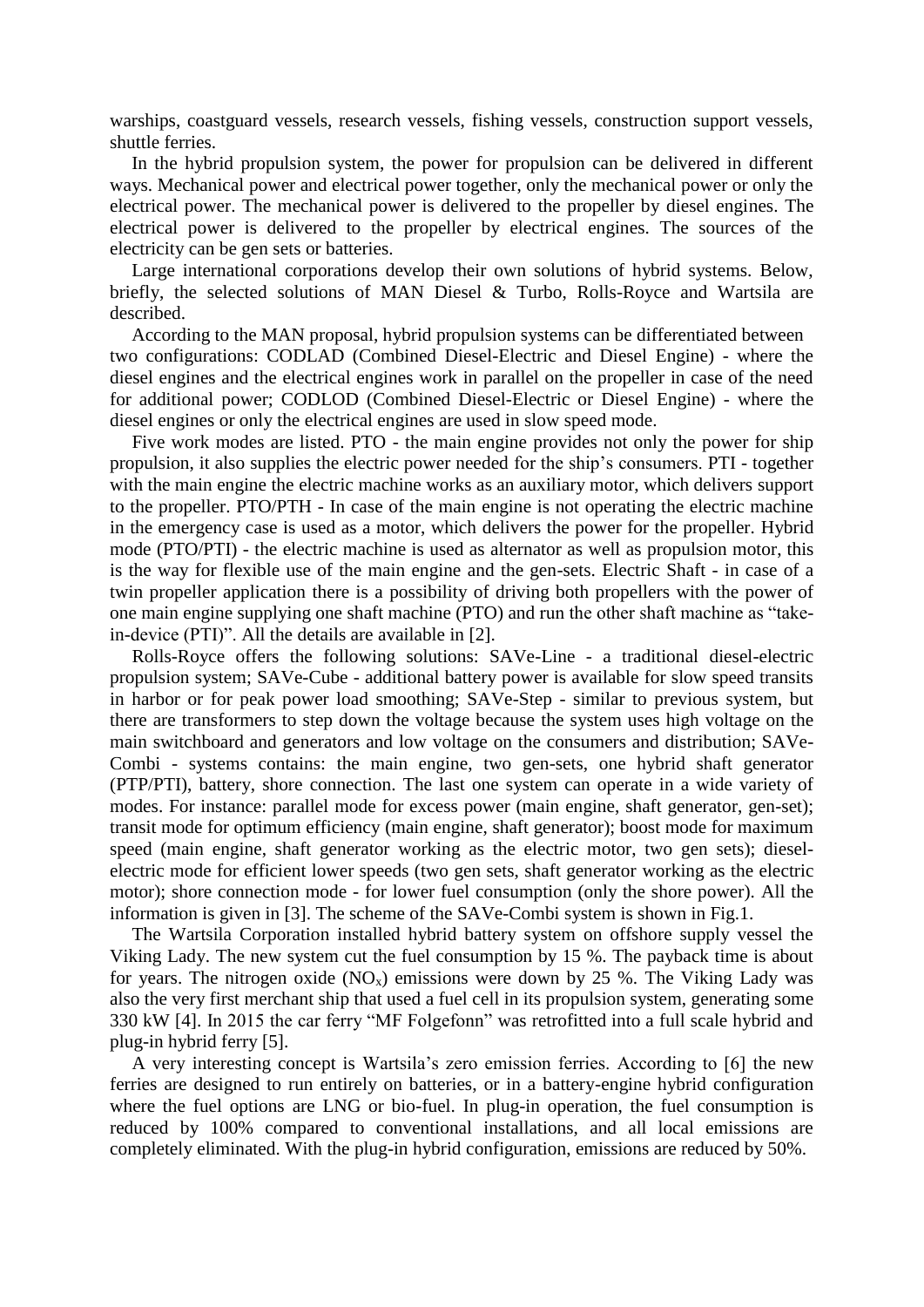

*Fig.1. The SAVe - Combi propulsion system [3] 1 - main engine, 2 - shaft generator/motor, 3 - gen sets, 4 - battery, 5 - shore connection*

#### **3. Classic solution of ship power plant**

All the above examples were targeted for special vessels with a very variable operation modes and equipped with diesel - electric propulsion system. The question is whether installing hybrid systems on typical cargo ships makes sense. For long periods of time, the power demand on such vessels is approximately constant. The propulsion is provided by the low-speed diesel engine. There is no reduction gear. The pitch of the propeller is fixed. Electricity is provided by generating sets. In some cases, the shaft generator is installed. This solution of ship power plant we can call the classic.



*Fig.2. Classic solution of ship power plant 1 - main engine, 2 - gen sets, 3 - emergency gen set, 4 - fixed pitch propeller*

#### **4. The proposal of hybrid energy system for the classic ship power plant**

In order to meet the requirements for reducing sulfur oxide emissions, the main engine and auxiliary engines must burn low-sulfur fuel in Sulphur Emission Control Areas or the vessel should be equipped with the scrubber.

Let's consider the third possibility. Maybe, we should accumulate a part of electricity in areas where it is allowed to burn fuel with high sulfur content (cheaper). Then, use the accumulated energy in areas where it is allowed to burn only fuel with low sulfur content (more expensive). This requires the use of batteries on a ship. The batteries would be charged by gen sets or a shaft generator. In the sea travel only one gen-set is working, so one of the two standby gen sets could be replaced by a battery pack. The proposal of hybrid/battery system for the classic power plant is shown in Fig.3.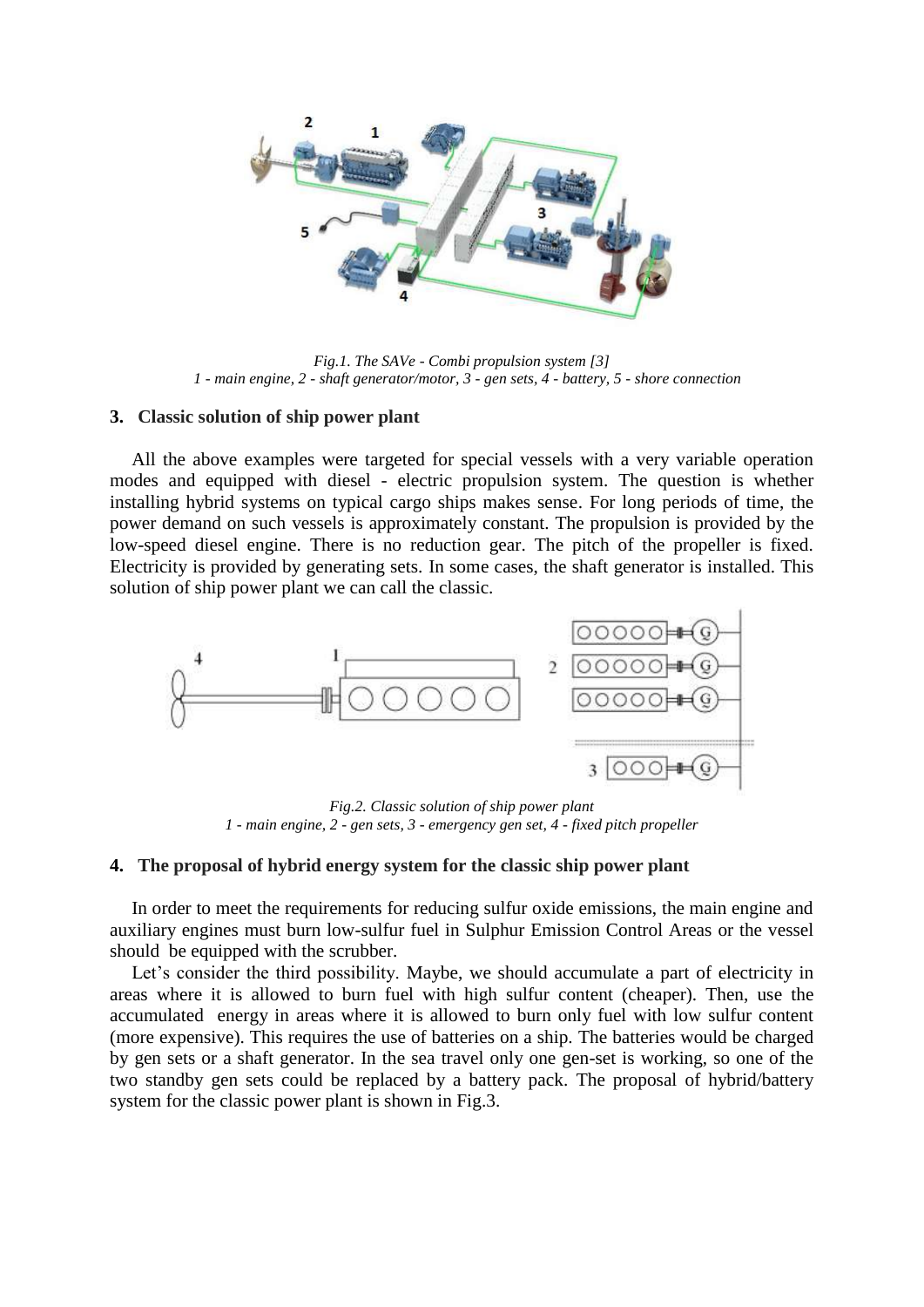

*Fig.3. Hybrid/battery system for the classic ship power plant 1 - main engine, 2 - gen sets, 3 - emergency gen set, 4 - fixed pitch propeller, 5 - battery pack, 6 – inverter*

#### **5. Estimated savings on fuel costs**

Let's consider the case of a ship on which the demand for electrical power is 1000 kW. One 20-tonne gen-set was replaced with battery pack of similar weight. Assuming a battery weight of 0.152 kWh/kg [6], we can obtain a battery capacity of 3000 kWh. The cost of battery charging in global area (HFO burning) is calculated in the Tab.1.

| Tab.1. One time battery charging cost |          |          |            |            |           |        |            |                      |  |  |  |  |
|---------------------------------------|----------|----------|------------|------------|-----------|--------|------------|----------------------|--|--|--|--|
| <b>Battery</b>                        | Charging | Charging | Charging   | Gen-set    | Fuel Cal. | Fuel   | <b>HFO</b> | <b>Battery</b>       |  |  |  |  |
| Capacity                              | Time     | Power    | Efficiency | Efficiency | Val.      | Cons.  | Price      | <b>Charging Cost</b> |  |  |  |  |
| <b>[kWh]</b>                          | [h]      | [kW]     | ا _ ز      |            | [kJ/kg]   | [kg/h] | USD/tl     | <b>USD</b>           |  |  |  |  |
| 3000                                  | 10       | 300      | 0.95       | 0.42       | 39 000    | 69.4   | 320        | 222                  |  |  |  |  |

Now let's check how much money we can save on fuel costs using the battery pack in the protected area instead the gen-set (only low-sulfur fuel allowed). The result is in the Tab.2.

|        | Tub.2. Buring on fact asing bunches msicula of gen set for 2.9 notes in SECT |                |                |                |         |        |        |            |               |  |  |  |
|--------|------------------------------------------------------------------------------|----------------|----------------|----------------|---------|--------|--------|------------|---------------|--|--|--|
| El.    | Inverter                                                                     | Power          | <b>Battery</b> | <b>Battery</b> | Gen-set | Fuel   | Fuel   | <b>LSF</b> | <b>Saving</b> |  |  |  |
| Power  | Efficie                                                                      | from           | Cap.           | Operation      | Efficie | Cal.   | Cons.  | Price      | on Fuel       |  |  |  |
| Demand | ncy                                                                          | <b>Battery</b> |                | Time           | ncy     | Val.   |        |            |               |  |  |  |
|        |                                                                              |                | kWhl           |                |         |        |        |            |               |  |  |  |
| [kW]   | $\sim$                                                                       | [kW]           |                | [h]            | [-]     | [kJ/h] | [kg/h] | USD/t      | <b>USD</b>    |  |  |  |
| 1000   | 0.95                                                                         | 1052.6         | 3000           | 2.9            | 0.42    | 42 000 | 204    | 550        | 325           |  |  |  |

*Tab.2. Saving on fuel using batteries instead of gen-set for 2.9 hours in SECA*

In conclusion: we can save in our case  $325 - 222 = 103$  USD on one cycle: charging batteries in the global area and use them in Sulfur Emission Control Area.

#### **6. Final remarks**

As we can see, the use of hybrid systems on special ships can cut the fuel costs by 15% and more. The proposal described above shows the possibilities of savings also on cargo ships. These savings, however, are not significant. The estimated cost of a 3 000 kWh battery would be around 900 000 USD. However, the price of one gen-set should be deducted from the price of the battery pack. One sentence, taken from [4] can be a good summary of this article: "In the future all vessels will have batteries."